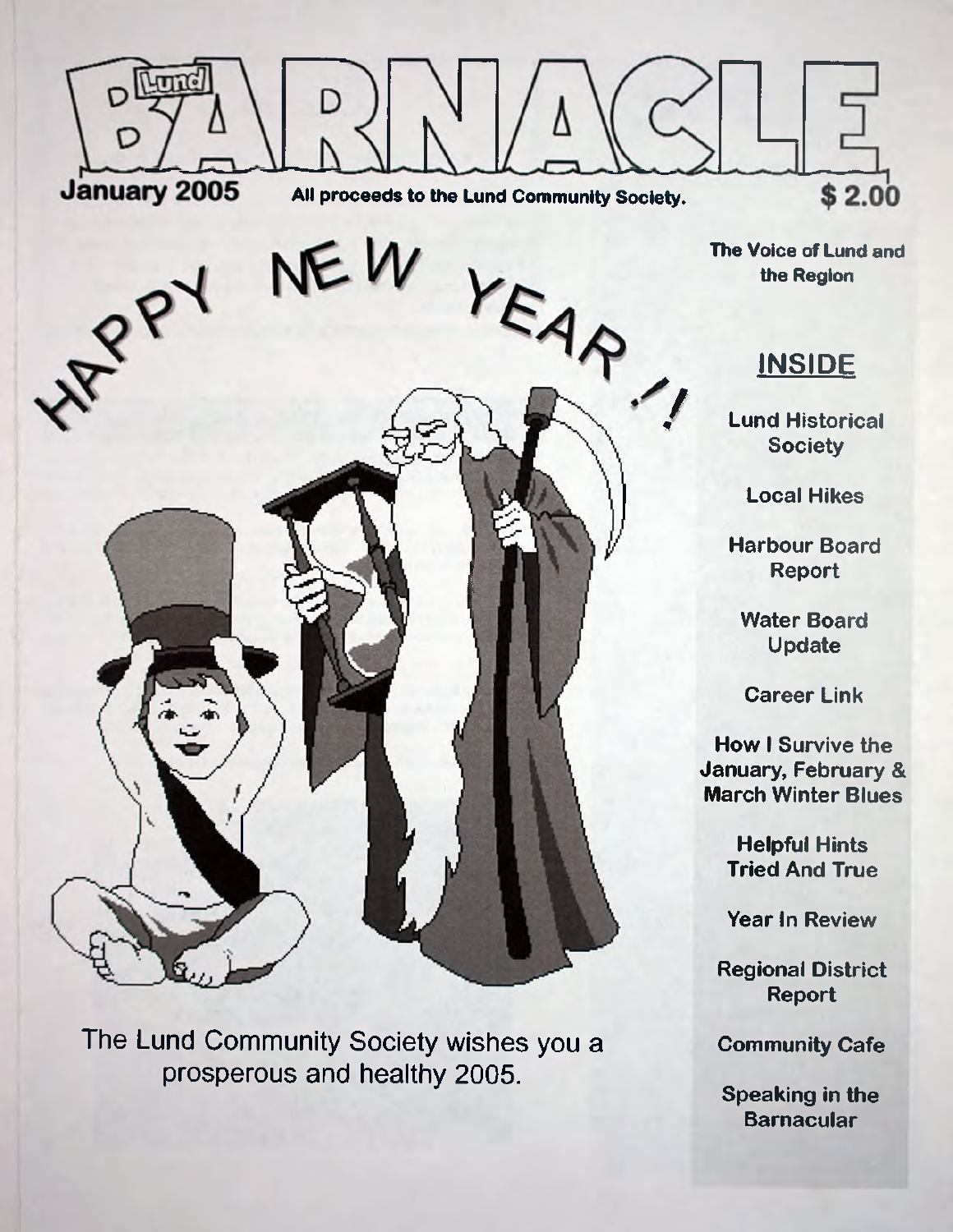# **The Lund Barnacle**

Publisher: **The Lund Community Society**

> Editor: **Ann Snow**

Writers: **Neil Gustafson Coleen Cox Ann Snow Rianne Matz Ted Curnin Darcie MacFronton Lawrence Nazar Patrick Brabazon Donna Huber**

> Photography: **Ann Snow**

Layout and Design: **Ann Snow**

Sales Representatives: **Ann Snow**

**The Lund Barnacle is published seasonally. All proceeds go to the Lund Community Society, a non-profit organization providing community services to Lund and Region. Submissions are welcome in the form of articles, news items, letters to the editor, fillers, graphics and photographs. We reserve the right to edit for clarity and length. Submit to the Barnacle in the Lund Community building or contact Ann Snow at 604-483-9220 or annsnow@telus. net.**

#### Editorial Policy

The Barnacle is a forum for ideas in the Lund community. Editorial policy is to print what people submit in their own voices as much as possible, respecting the papers purpose of providing a forum for the community on things that matter to its members.

 $\mathcal{F}$ uchre ...

#### **every Tuesday at 7:00pm at the Lund Pub.**

One of the founders of this fun night has just lost for the third time in four weeks 10 to nothing to two relatively new players. Sybille, or a.k.a. "Lundie", is living proof it really does not matter how good a player you are, it is always a fun night out. Come join in the fun if you want to learn how to play euchre.

#### **Small Craft Harbour Report**

#### **by Neil Gustafson**

The Additional Washrooms Project has been initiated to extend the building to lock-up stage. It is hoped that extra money will come forward to complete the washrooms before the 2005 busy season. Harbour Authority funds have been committed to the maximum. Help please!!

Fire lines to the mooring floats are installed, pressure tested and ready for use by the Fire Department. Garry Moore from Ladysmith, working with Marvin Sorenson, were a good team in getting this job completed.

The Regional District Board has passed a bylaw incorporating Lund Small Craft Harbour into the Area A Specified Fire Protection Area. Four (4) lifejackets and a Special Piercing Fog Rotational Nozzle were supplied to the Fire Department, compliments of Small Craft Harbours.

Driving of four additional steel piles for float mooring has been abandoned due to costs that exceeded available funds. Alternative plans for float anchoring system is being developed. This will include the required float repairs and inspection of present anchor system.

Repairs for the breakwater anchor system will be completed in the near future.

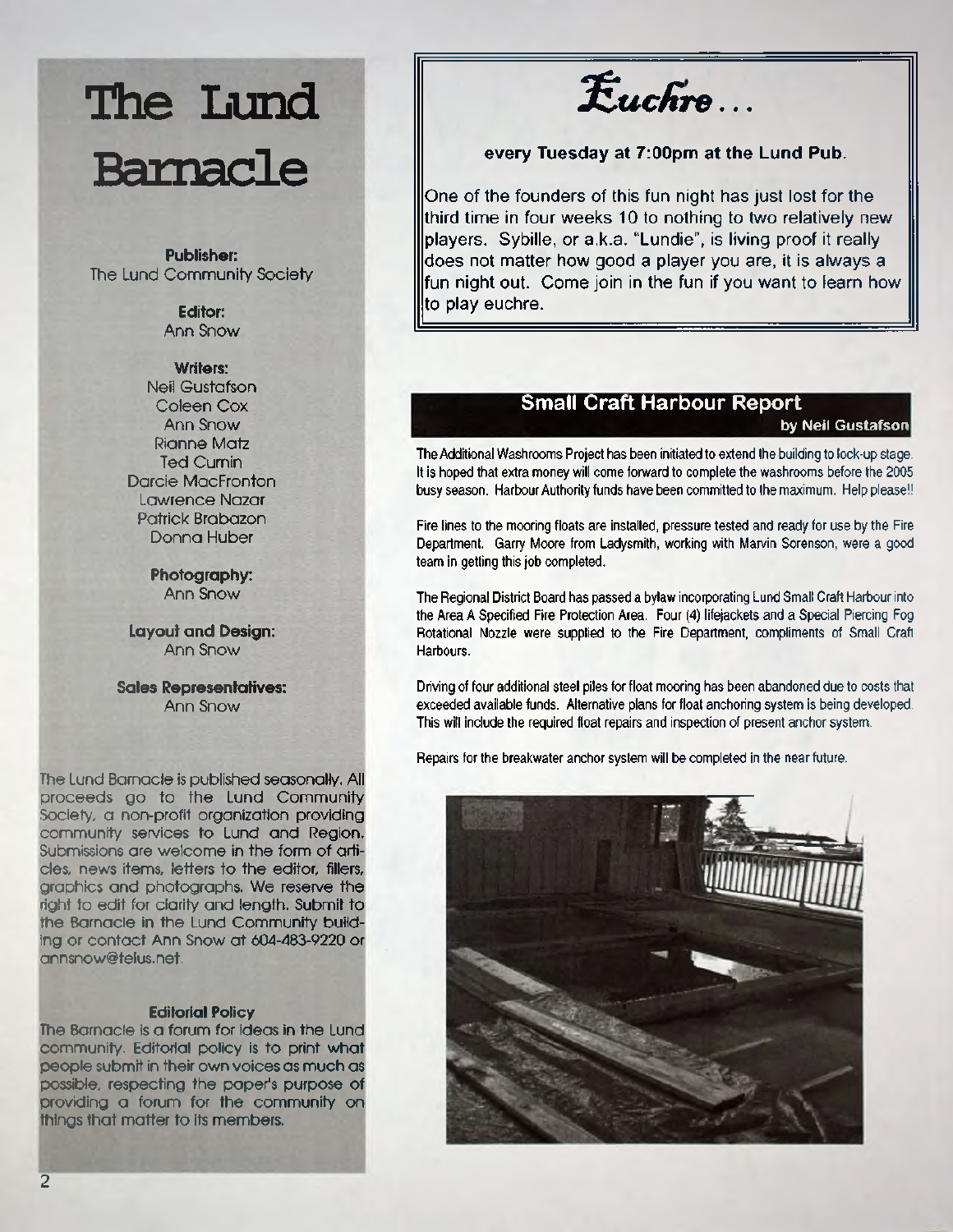I hope everyone had a nice holiday break and wish everyone all the best in this new year.

Thank you everyone who found the time to contribute to this edition of the barnacle. We have a lot more articles than the last one which makes for even better reading.

We always need more articles, little points of interest, notices, short rants and rambles, updates, or anything relating to Lund and area. The deadline for the spring edition is March 15th and emailed articles are particularly welcome. Send them to *[barnacle@lundcs.ca.](mailto:barnacle@lundcs.ca)*

The Lund Community Society now has a web site which can be seen at [www.lundcs.ca](http://www.lundcs.ca). It is still being developed so your input is quite welcome.

Please note that the AGM is being held on January 25th so mark your calendar and plan to attend. A new board will be elected and this would be a good time to voice your opinion on where you would like the Community Society to focus its efforts. Your input is essential to a well-balanced community society. See you there!

A n n



#### **Solution Good Diving and Kayaking**







What A nervous wreck. at the bottom of the ocean?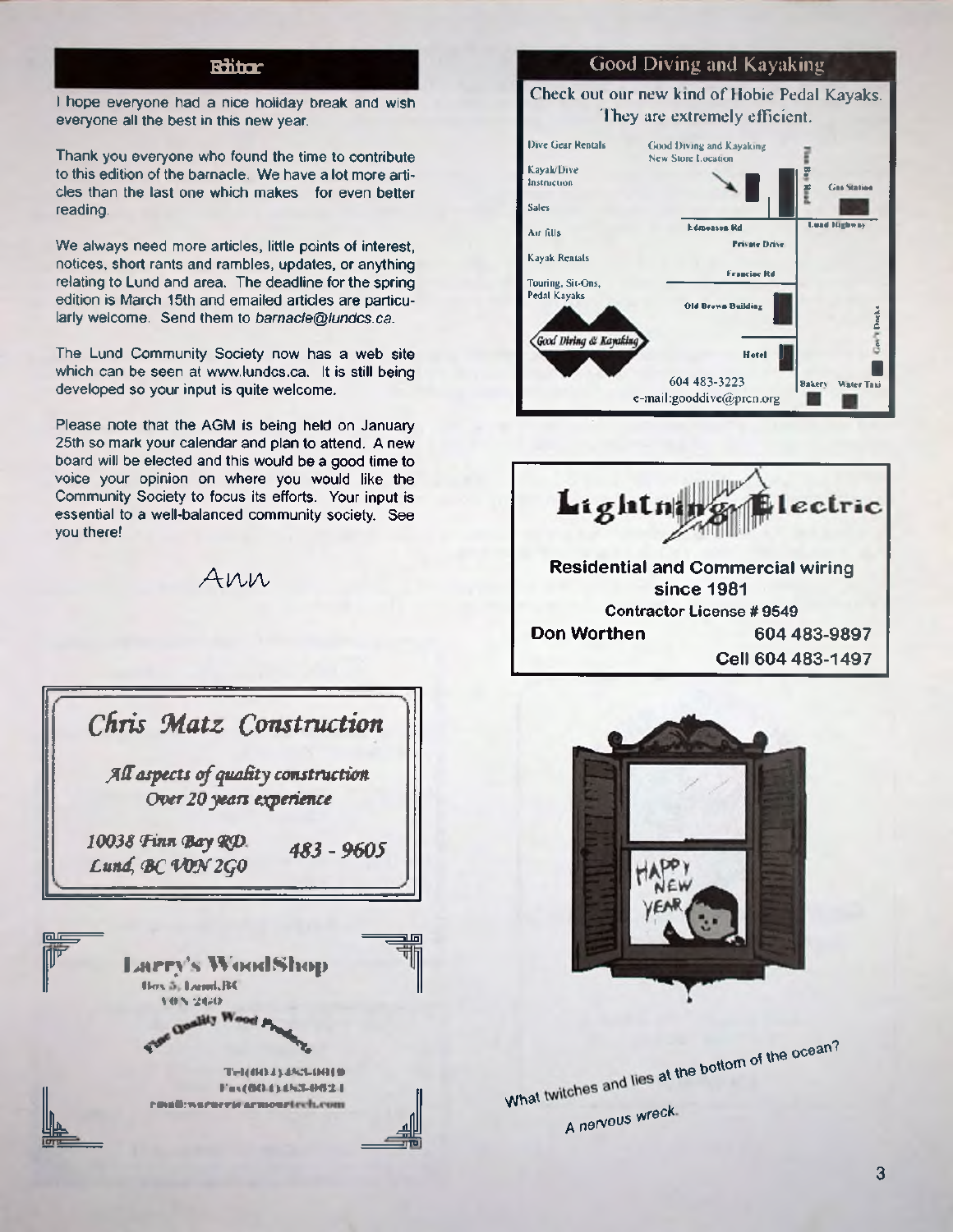### **Helpful Hints, Tried & True**

#### **by Coleen Cox**

Even though the Fruit Fly Season seems to be almost over there are still those pesky varmits that continue to buzz around me especially in the sunroom where the fruit is stored. After some complaining to my daughter, she found the solution from a friend. I couldn't believe it, but this method does work.

METHOD - Take a glass jar and fill it with white vinegar (about 1 inch full). Squirt about three shots of kitchen liquid detergent and a heaping spoonful of white sugar. Shake well. Leave this pickling in the room that is infested. Well there they were. I did this for about five days. Each day I would take the liquid and pour it onto some moss or weeds that needed to be attended to and refilled the jar. It's probably the best pickling I did all year.

BAKING SODA DOES THE TRICK - I'm a great user of this soda. I'm sure that with the holidays when we brought out the best linen and hand me downs, sure enough there were spills of wine, gravy, etc. If you take the baking soda and let it sit on the spills overnight and then, before washing in cold water, take a little water and rub gently. I have used this on several types of materials so hope it works for you.

Have you ever watched the turkey carver in the family. Well the carving board often has a tendency to want to slip around, especially if some of the juice has run over onto the counter. I lay a couple of wet paper towels onto the counter under the carving board. Works every time and you're ready to carve and clean up at the same time.

I love to bake and have found the following to work well for me. Your pastry will be rich and flaky if you substitute sour cream for any water called for in your recipe. Any left over pastry freezes well.

Well company is coming and all of the knickknacks have to be dusted. What a drag this can be. I found the solution to this. Just take a paint brush and gently brush into these areas that are hard to get at.

It's always nice to have some presentation ready when company shows up. When filling your ice cube trays, cut up lemons and limes, and to be really festive, put in a few green and red cherries.

You might be planning to do some sprucing up after the holidays, such as painting a wall or room. When finished, take the back of the light switch and write down the information on the paint can. You're ready for next time!



*<i>Ghildren's* Storytime **|New at the Lund Community Centre for children I (and parents) of all ages.**When? The first Sunday of each month  $12$ noon - 1pm

<u> 1999 - 1999 - 1999 - 1999 - 1999 - 1999 - 1999 - 1999 - 1999 - 1999 - 1999 - 1999 - 1999 - 1999 - 1999 - 199</u>

The first Children's Storytime will be held on January 9th, 2005.

No charge. Everyone welcome!

**Advertising Rates**

Business Card Size: \$ 7.50 Double Business Card Size: \$ 15.00, **Rull Rage : \$ 80.00** 

All proceeds support the Iund Comunity Society

Next deadline for submissions is March 15th, 2005.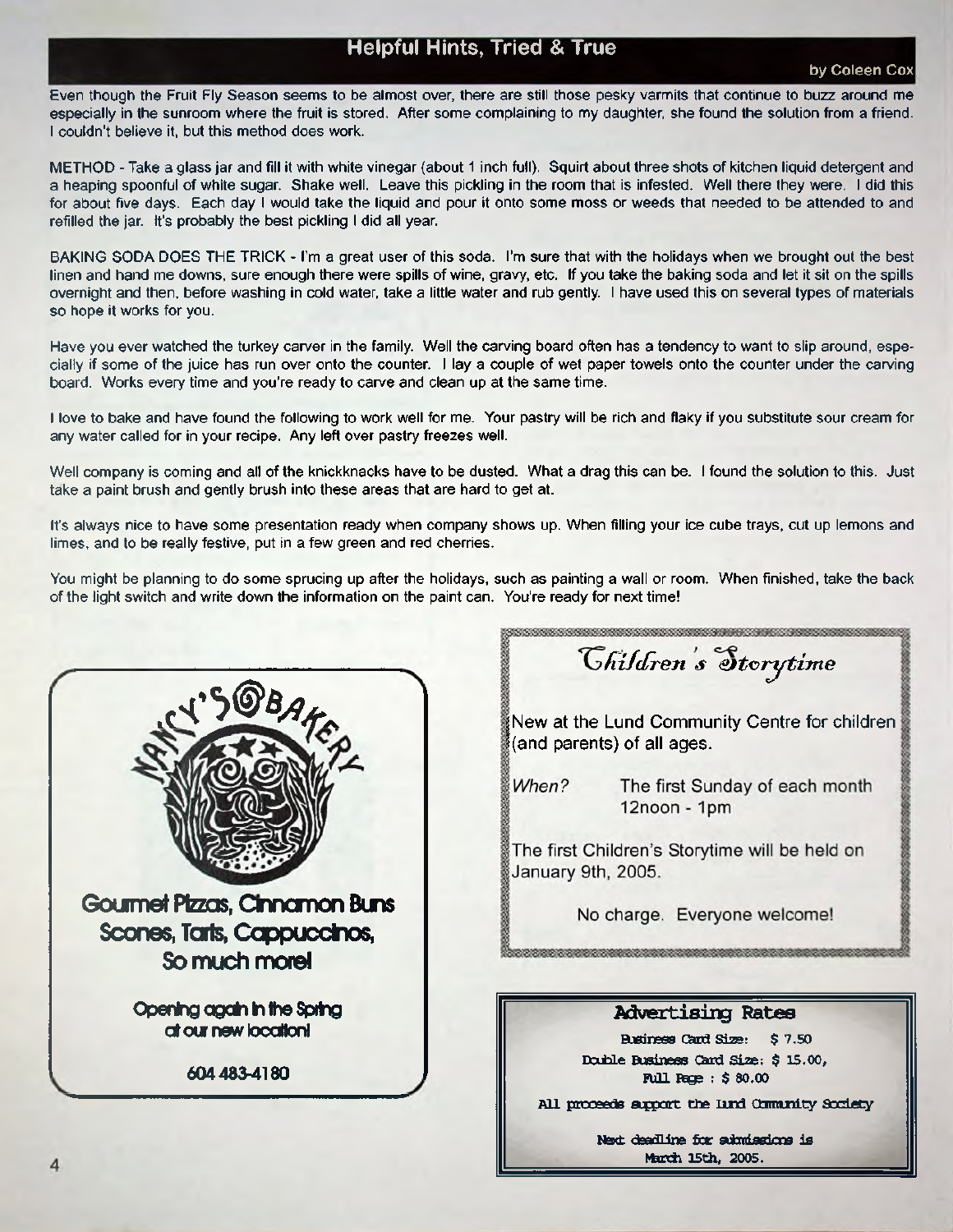

### **NORTHSIDE VOLUNTEER FIRE DEPARTMENT**

#### **LUND HALL**

The firefighters at the Lund Hall ask that no one park in the fire hall parking lot at any time. Also, the edge of the road between the "NO PARKING" signs across from the fire hall entrance needs to be kept clear.

In case of a fire, the firefighters need to be able to park very quickly in the fire hall parking lot. Also, the fire truck makes a wide turn coming out onto the road and cars parked between the "NO PARKING" signs severely restrict its ability to do so.

Please don't make our volunteer firefighters' jobs more difficult than they need to be. Your cooperation is more than greatly appreciated by person who made the emergency call.

New volunteers are always welcome to join the Northside Volunteer Fire Department. You must be over 19 years and able to attend practices every Monday evening from 7pm to 9pm. Just show up!



**JACK 'S BO AT YARD JACK ELSWORTH GERRY ELSWORTH** 

> Travel Lift to 30 tons Located in Finn Bay, Lund, B.C. Boat Storage with available Power and water Boat repair and/or renovation Work on your own boat at your leisure [h ttp ://www.jacksboatyard.com](http://www.jacksboatyard.com)

Phone (604) 483-3566 Fax (604) 414-0402 Email: [jack@prcn.org](mailto:jack@prcn.org) PO Box 138, 9907 Finn Bay Road, Lund, B.C. VON 2G0

#### **Lund Community Society**

Next Board of Directors meeting is January 11th at 7pm.

The Annual General Meeting is January 25th at 7pm.

Meetings are held at the community centre and are open to the public. Members of the Lund Community Society are entitled to vote.



Granted it's kind of wet to be thinking about hiking at this time of year but if you've got a good set of waterproof boots, you might consider a stroll on the old logging roads which circle the lakes.

Our drinking water comes from Lund Lake and Thulin Lake which are located in the forest back behind the gas station and the gazebo. There's an old road which leads from the highway where it intersects with Larson Road by the community centre (former school).

There were mud and puddles when we hiked this route late last fall, but the sites along the way were quite stunning. There were countless mushrooms, especially the eye-catching but inedible bright red ones with white stems. If you look closely you'll see many animal trails through the bush leading down to the lakes.

This route is fairly wide most of the way; easy to bicycle or walk. There's the odd short section that's a bit steep but nothing that can't be overcome. If you following the whole 5km-ish circle route, the trail comes out on Sarah Point Road, It's a short hike back to Finn Bay Road, past the gazebo and into Lund. Dress warm and dry if you are adventurous enough to hike this time of year, and have a warm fire and a hot cup of tea waiting when you get back.

> What's the difference Anyone can hetween roast beel.

soup\*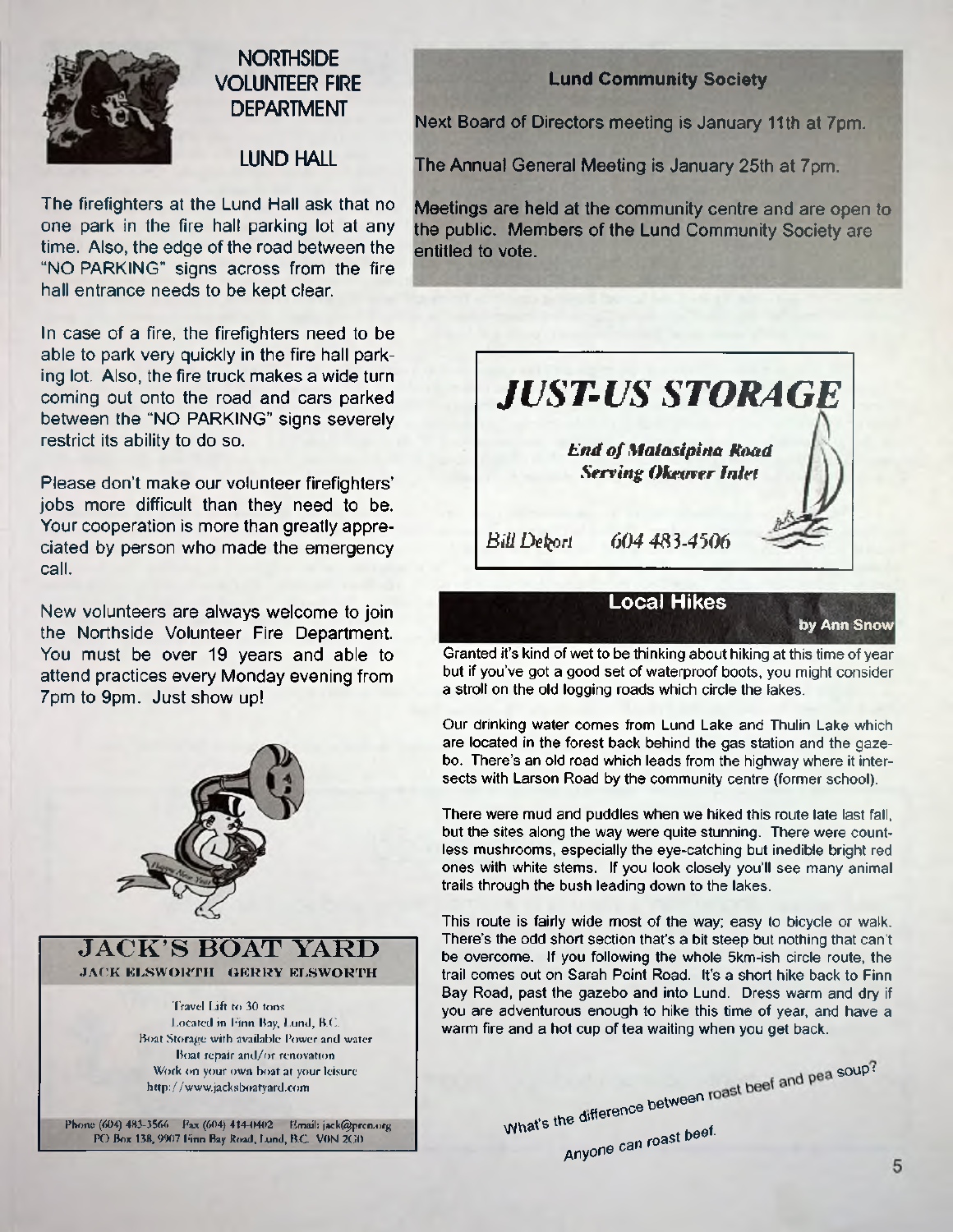#### **Year In Review & News For The New Year**

#### **by Rianne Matz**

I remember last year at this time when we had just successfully passed the referendum put out by the Regional District which allowed the Lund School Building to be put into public hands. Dare I say I had almost hoped it wouldn't pass as I knew the work ahead would be another mountain to climb. Climb it we did. Home schooling remained in session until June and the Lund School building continued to be used by a variety of groups. Applications to various organizations went out asking for assistance to buy the Lund School building and we managed to acquire a bus. Membership was at an all time high of 125 at the AGM in January when the new board was elected. That was a lively and entertaining meeting which I hope more will attend this year. The Barnacle was continuing to be published on an intermittent seasonal basis and fundraising for insurance costs continued to be a thorn in our sides. The amount of work that has gone into maintaining and sustaining the Lund Community Society has included countless hours and ready hands at community dinners, fundraising at the annual Christmas Craft *Fair,* The Sunshine Music Festival and raffles and standing in the pouring rain the only day it seemed to rain all summer; Lund Day of course. Dances were held at the Gazebo and the annual Earth Day Festival continued to be a success. The society members and volunteers continued on, maintaining and cleaning the Lund School Building countless times and were still willing to commit to monthly meetings. The building was renamed the Lund Community Centre and thanks goes out to the steady group of volunteers who worked year round to provide a community space for all the residents and visitors to Lund.

This past year has seen our primary focus shift from education to a community facility. This does not mean that educational opportunities will not be made available in the future. We owe a great debt of thanks to School District 47 and North Island Distance Education for their support during the four years we tested out home schooling options here in Lund. Should we have a student population in future large enough to justify a teacher I am sure we would not hesitate to approach the school district again. The very generous grant that we received from the Vancouver Foundation helped the society to contribute almost \$40,000.00 towards keeping this building in community hands. The Regional District also played a large part in this endeavor and they continue to show their support and availability to this community's needs.

The New Year promises to be just as interesting with the Lund Community Society committed to publishing the Barnacle and having the news available on line. Thanks to Lawrence Nazar we now have a web page ready to be filled with events from the past year minutes of meetings and opportunities for volunteering. Fundraising will continue to be an ongoing venture for this volunteer organization so any area of expertise is always welcome. The address is lund.org with email to various board members. There is a daily volunteer run coffee shop for community focus, once again, thanks to Lawrence. Tai Chi is available twice a week, talk to Bill McKee. Bill Smith welcomes the public to Shanty Men music nights. Community Potlucks are being held every two weeks and hosted by various members of the community. We have room for meetings or any other use the community wishes to engage in. We also wish to hear from anyone willing to run arts or crafts classes, workshops or recreational activities. Please call or email and let's use this community space.

Some feature projects for the coming year will be the installation of more parking spaces out back, some remodeling of the building, primarily the kitchen, and a new Community Centre sign out front.

Thanks to everyone who helped this past year and a warm welcome to all who wish to join us in the coming year.

### You're Invited

"The Saltchuck Shantymen" invite you to join the crew or lead your own shanty.

Come join the fun at the Lund Community Centre (formerly Lund School) on the last Thursday of each month.

Share your favourite shanty, poem or story.

Singing with authentic abandon begins at 7:30pm.

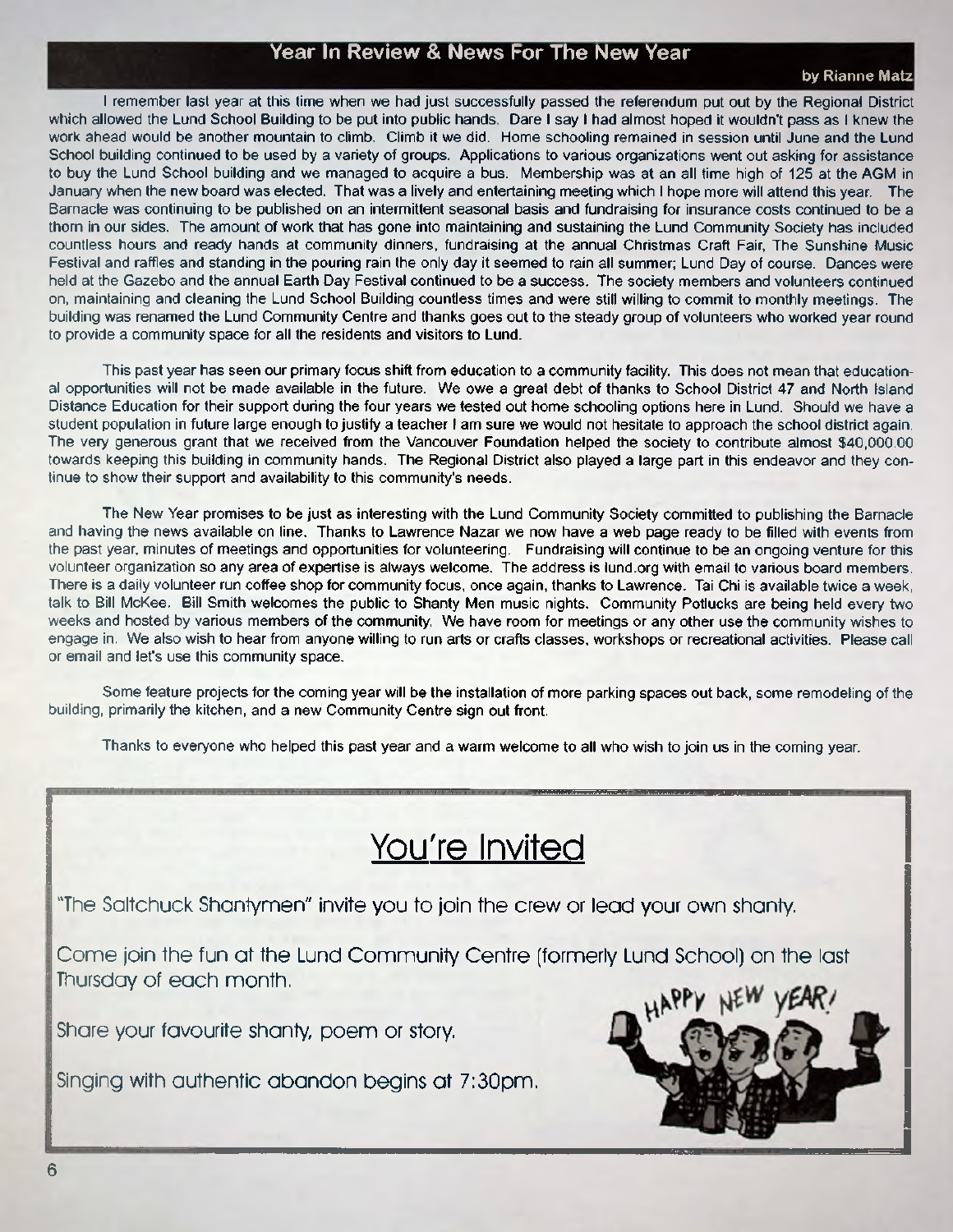#### **Speaking in the Barnacular**

**by Ted Ournin**

I've got a whole new perspective on life. Not like I'm doing a handstand, so now I see life upside down. I'm not even sure I can do a handstand. If I did, I might keep my eyes closed. But also not like I've reached a new understanding of myself and my place in the universe, because I'm in touch with my midsection, which now extends out several inches beyond my body. This is more than a merely physical or spiritual enlightenment: this is both.

For years, I've been going to concerts and the theatre, several times a year. I dutifully go down to the hall, and get myself all set for a big night out, and then I go on the stage and put on a show. Some of you may have witnessed this a few times, and thought to yourselves, "Why doesn't he just sit down and shut up?" Why not indeed? Well, recently I have had the opportunity to do just that. I actually went to several events without organizing, performing in or reporting on them. What a revelation, to be in the audience for once! It's a whole new feeling. I'd like to record my impressions as a foreigner might finance a trip to the wilds of Canada by writing about it. First of all, everyone is so quiet and still! They seem afraid to move, to speak, to do anything but sit there and take it. What is going through their minds? Who can say? Well, actually, I've got some idea of what's going through the mind of the one playing a handheld Nintendo game. And I can probably figure out what the two who are making out in the back row are thinking: I was just thinking the same thing myself. But what of the others, the silent majority? Do they have great thoughts, great dreams? Or are they considering their own, prosaic lives, lived in a Zen state of bucolic bliss?

Some clues might come from the instructions one is given, verbally or in writing, on how to comport oneself. I have several times witnessed a request to withhold one's applause until some set time or event comes to pass. Out in the dark, listening to a concert, I found myself fighting this notion, wanting to clap, but unable to because no one else was. The delicious thrill of stern discipline, the electric tension I felt was almost as good as being in the back row. No wonder people go to shows. Later, in another performance, several people almost laughed out loud! The effort with which they restrained themselves was commendable, as the performer on stage was hilarious. I'm amazed that they don't resort to physical aids, such as gags or strait jackets, to help them make it through, but they just held on with all their might. Some of them cheated a little, by putting their hands over their mouths. I began the performance with several loud guffaws, but by the end I had caught on, and kept my joy to myself.

However, I also witnessed a disgraceful display, during a guest speaker's PowerPoint presentation at a local theatre. A fellow came in late, walked right down the aisle and sat only four or five seats from me, in the otherwise empty quadrant of the theatre. After a short time, he began to snore, so loudly that he woke himself. Then he fell asleep again, and I wanted to go and shake him awake, but I remembered that I had to pretend I was nailed to my chair and sworn to silence. He was awakened in short order by the ringing of his cell phone. He took the call. Astounding! Then he did something to the phone and put it away, but it managed to ring again, a different way. This time, he got up with his phone and left before the end of the show. I bet he was kicking himself for not having some cellophane candy to unwrap.

Now, this is a small town, so there were only about 14 people in the crowd, and I knew about 13 of them, but I did not know this guy. Where did he come from? What was he doing there? How could he move and speak, where others could not? Then it hit me: he must be part of the show! It's the only logical explanation. The guest speaker was from out of town, and so must he be as well. I have to say that this kind of dramatic innovation, the breaking down of the fourth wall, floor, and maybe the roof, is despicable. What are these people thinking? Everyone is out there doing their best not to react in any way to what is going on onstage, and some plant in the crowd makes it doubly difficult by stirring things up, rabble-rousing, inciting the mob! If I ever find that guy again, I'm going to give him such a profound look of silence that he'll never again dare to get on with his life when he's supposed to be practising restraint. See if I don't. Yes, it's been a long, strange trip. I'm glad I went, and it was interesting, but in the end, I don't think I have what it takes to be an audience member. It's just too hard not to sing and dance and tell jokes, not to mention clap or laugh. The people who can manage it must be some kind of ascetics, existing on a higher plane than mine. Audience members everywhere, I salute you, and I look forward to seeing you next time from the stage. I will never again imagine that the theatres are empty when I perform, but rather that I have the best audience a performer could ask for.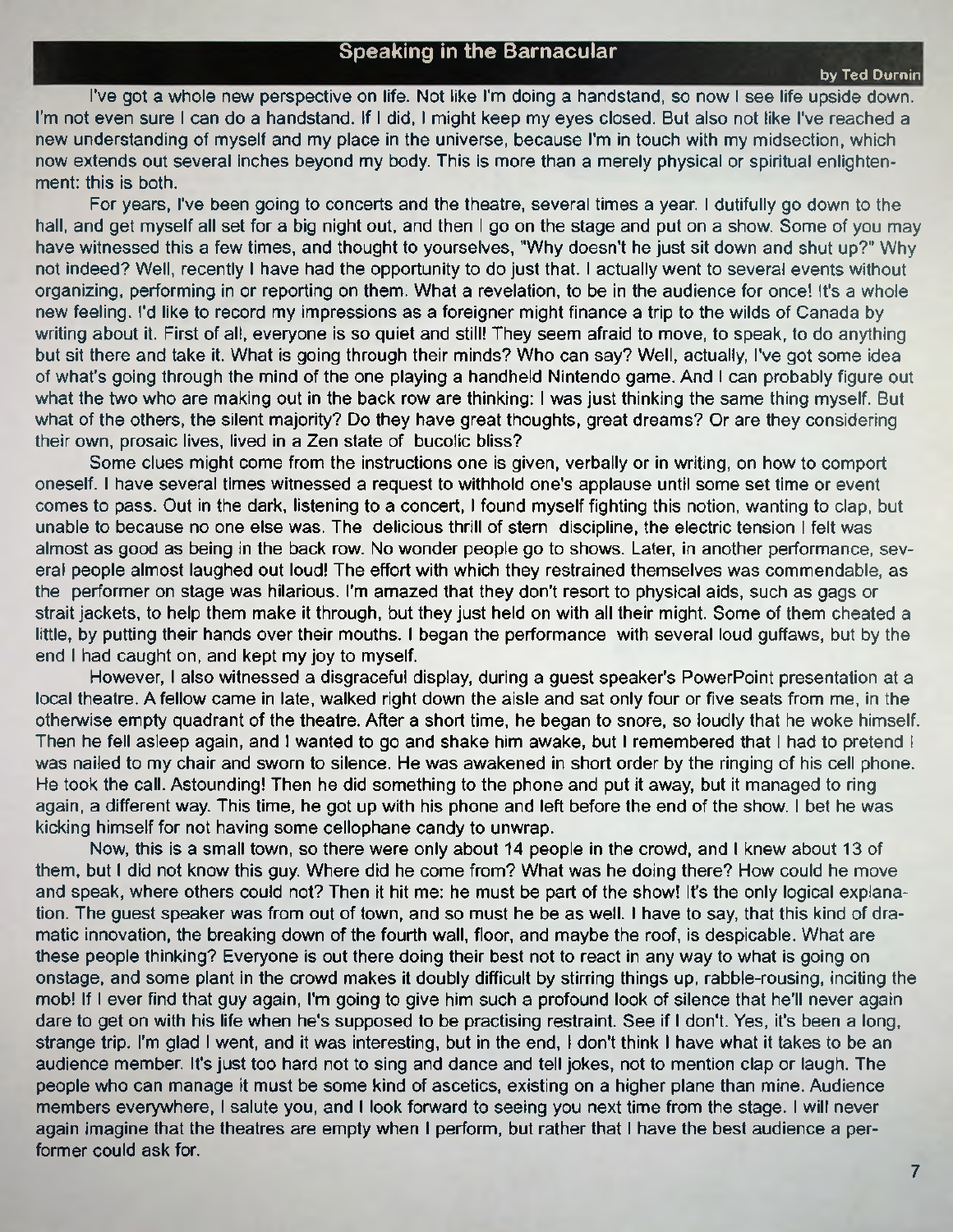

It's the time of year when the sun retires early in the evening and gets up late in the morning.

**•**

**•**

**•** It is often difficult to find addresses in the dark, especially for firefighters and in an emergency • this could mean the difference between a chimney fire and a house fire. Or for First, Responders, it could mean the difference $\ddagger$ between you being a survivor or a victim.

Consider getting reflective lettering the end of. your driveway. It WILL make a difference.

**\*\*\*\*\*\*\*\*\*\*** 

## **RECIPE**

#### **Bean Casserole**

1 lb hamburger Onion (grated) 1 tsp salt 1/2 cup ketchup 1/4 cup brown sugar (or molasses) 2 tbsp vinegar 2 tsp mustard 1 can kidney beans 1 can baked beans 1 can pineapple chunks (drained)

Combine beef, onion, and salt into meatballs and brown in a pan. Combine ketchup, sugar(molasses), vinegar, mustard and boil. Put beans and pineapple in a dish, top with meatballs and pour on the sauce. Bake at 350° for half an hour or so.

## **Pristine Charters**

**Customized Charters ! Sightseeing, Fishing, Scuba Diving, Food & Beverage Service**

> **Contact: Randal Drader Telephone: 604-483-4541 Boat: 604-483-1131 e-mail: [pristine@ prcn.org](mailto:pristine@prcn.org)**

### **Lund Historical Society**

**by Ann Snow**

If you have been down on the boardwalk in Lund recently you may have noticed that the wheel has been removed from the old waterwheel housing. It was so badly rotten that the Historical Society decided to removed it before it collapsed completely.

Had it been left in place, a rotten piece may have fallen off and injured anyone who may have had the misfortune to be underneath. Also, had it dislodged and broken on the rocks below, it would have been impossible to measure it up for a replacement.

The remains of the waterwheel lie on the ground between the boardwalk and Nancy's Bakery's new location where the wood and the mechanical parts can be measured up for restoration.

While Historical Society has applied to Community Futures for a grant, it still needs donations to complete this project. The next meeting will be held on Wednesday, January 12th at 7pm in the coffee shop at the Community Centre (former school). Please, any donation or membership is extremely helpful. If you need any information, please call me (Ann) at 604-483- 9220. We hope to see you at the meeting!



How do you catch a rare rathit?<br>thique up on it. Tame way. thighe up on it. How do you catch a tare rabbit?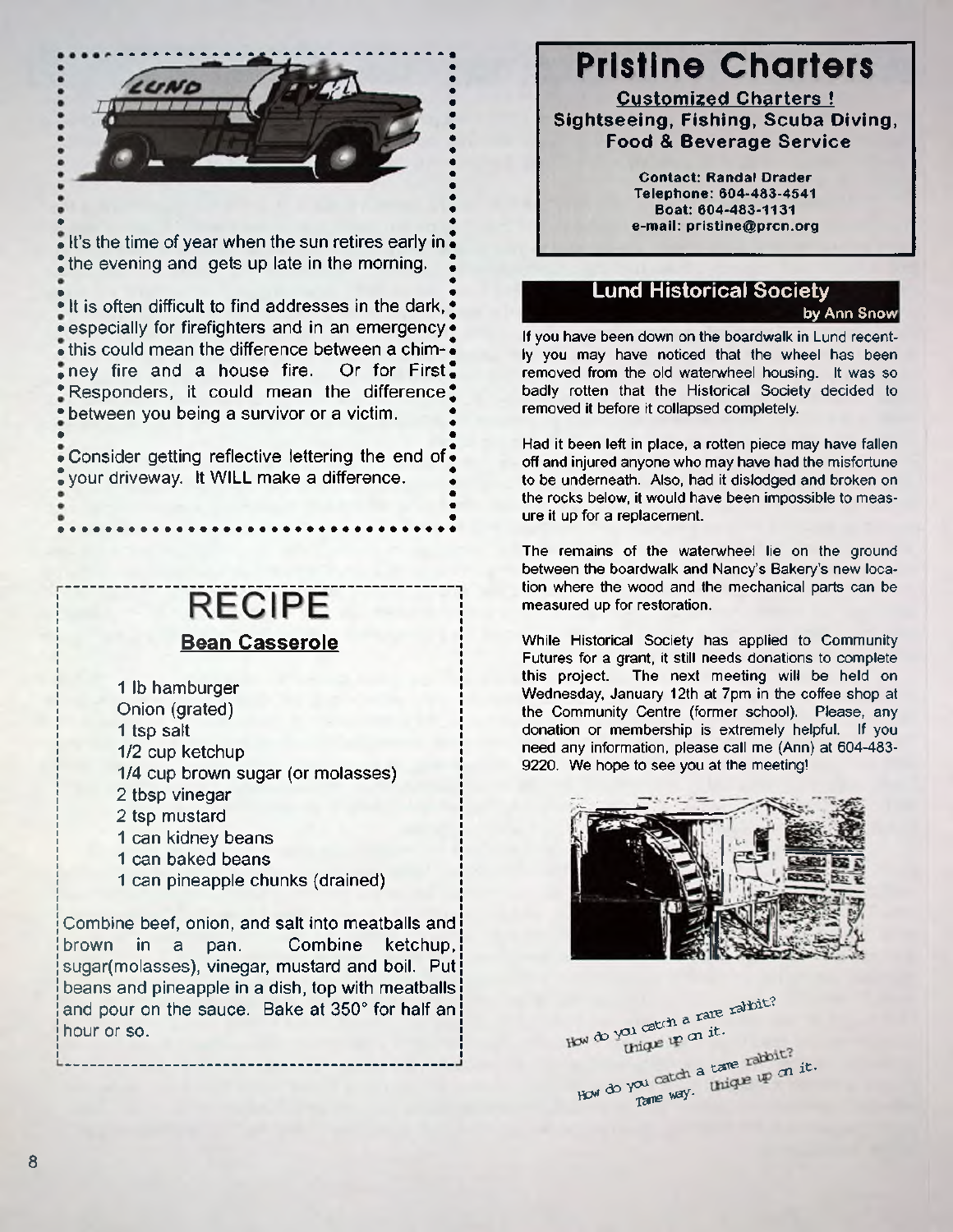#### **Career Link**

**by Darcie MacFronton**

#### **Free Employment Services at Community Centre in Lund???**

It's great to see the facelift and new activities at the Lund Community Centre!

For several months in 2004, a career counsellor was onsite there for 2 hours each week. She helped with resumes, gave info about local or provincial job markets, explained job/education/and career options to people who made appointments or dropped in.

If people are interested in seeing this service continue, to explore careers or seek work, they can call Darcie at Career Link 604-485-7958. If there is a demand for weekly or monthly ongoing services, Career Link will be happy to provide them.

- Resumes and Cover letters - Interview Skills
- Finding the Hidden Job Market - Using Internet for Job Hunting
- What Employers are Looking For

- Careers with Promising Futures

• Education and Training

- Youth Employment Programs

- Funding Options for Training



#### **Lund Community Cafe**

by Lawrence Nazar

On Monday, December 13th the Lund Community Cafe opened its doors for the first time. Located at the Lund Community Center on Larson Road in Lund, the cafe is operated by the Lund Community Society as an on-going fundraiser.

Staffed by volunteers, the cafe is open from 8:00 AM to noon Monday through Saturday. The menu includes coffee, tea, toast, and bagels, served in a warm friendly atmosphere. It's an ideal place to meet your friends for those long discussions of Greek philosophy, Britney Spears' wardrobe, or neighborhood events.

Construction of the cafe was begun in mid-November and was spear-headed by Lawrence Nazar and Jack Anderson. A host of volunteers contributed to the work of scraping off old paint and cleaning and organizing the kitchen. Lawrence and Jack would like to thank everyone that donated time, materials and equipment to the project.

A name for the cafe has not been chosen yet, and suggestions are welcome. Memberships in the Lund Community Society can be purchased at the cafe, and there is a community bulletin board in the hallway outside the cafe where you can post your personal ads or notices. A courtesy telephone is available in the cafe for local calls if required. The community center has full washroom facilities. If you want to find out what's going on in Lund, this is the place.

Questions? Call the community center 8:00 am to noon: 604-483-9000.

#### **Regional District**

#### **by Patrick Brabazon**

This has been quite a year for northsiders, Lund or otherwise. The Regional District spends a lot of time on Area A and it seems that our issues call for a lot of attention from my fellow directors and the RD staff. A lot of concerns that have been quietly simmering have moved to a boil, and others have dropped right off the stove. Earlier this year we consulted the voters about the purchase of the Lund School and with a narrow majority saying yes, the Regional district did so. In turn the RD has leased the property to the Lund Community Society and I expect that we are all going to benefit from having a focal point for community meetings, social events, etc. As part of the lease agreement your director [me] or my delegate will join the Community Society Board as part of the public oversight of what is now a Regional District property

A most important matter for all of us is the necessity for the Regional District to provide a facility for the septage that local contractors pump out of our tanks. Having been evicted by the municipality from the Wildwood Lagoon, your Regional District is faced with a choice of doing nothing or providing some alternative. Doing nothing would result in the contractors having to haul their loads to a facility on Vancouver Island at a great increase in cost to rural residents with septic tanks and to the Lund sewage system. In January you will have an opportunity to provide us with direction by a referendum.

Lund, the harbour and the surrounding land, is a matter that has not been ignored by the Regional District. The Harbour Authority is upgrading the washroom facilities, and the RD has extended the jurisdiction of the Northside Volunteer Fire Department into the harbour to provide protection for the boats. Thanks go to the LHA for their purchase of the required flotation gear for the firefighters. The pump out? Yes, it is coming with the slow turning of senior government wheels.

The Lund water supply is being discussed with a view to what is called conversion. Simply put, with greatly increasing insurance rates and pressure from the provincial government, it may be beneficial to convert the Lund Water Improvement District to a Regional District function. This will not happen without general agreement of all involved.

Early in the new year I expect to convene a meeting of local people, business, and various government agencies, to discuss traffic and parking in Lund. I would like to have some resolutions to the various problems in place before the summer hordes arrive. There will be lots of public notice prior to the date.

My next newsletter [the green sheet] should be out no later than February with the usual updates. With that I would like to wish everyone a Happy New Year.

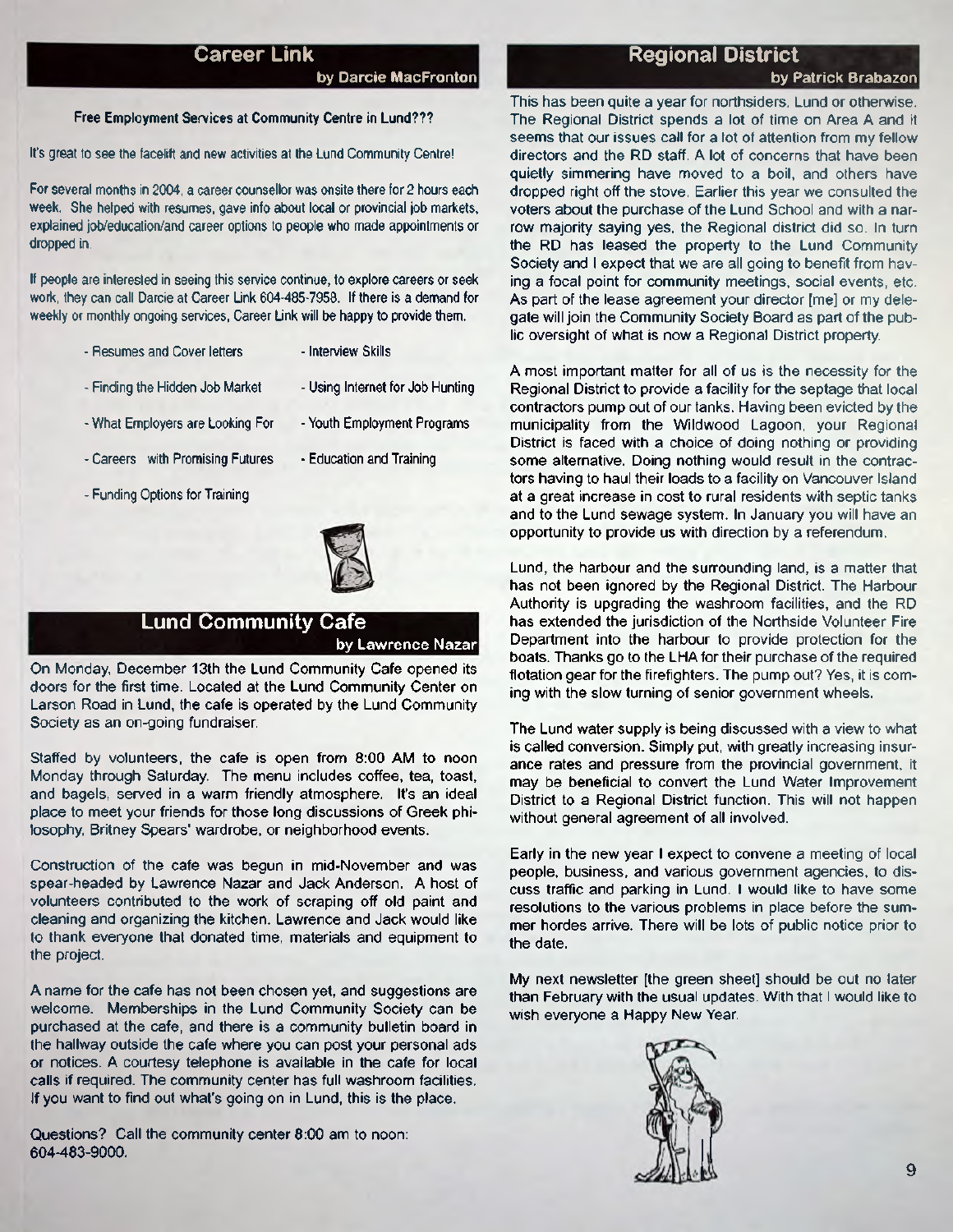#### **How I Survive the January, February and March Winter Blues**

Although it is true that I sometimes say I love rain, (and detest the summer heat), in fact, when I say it, I am being a bit liberal with the truth. Low, grey, clouds will dampen my spirits the same as they do anyone else. However, I have a few coping tricks to take me safely through until the weak but very welcome rays of spring arrive. Here they are, for all to share.

1) Ugly Fleece Hat....Mine is shaped like a shortened chefs hat, with a wide soft brim that comes down over my eyebrows, crowned with a pouf of fabric that will hold all of my hair.( I shove it up and under and pull the brim down snugly) The pattern is brown and orange, hideous. Nobody ever sees me in this hat, as I use it on my morning walk up and down Ralph and Pryor roads. (My neighbours have seen me, but they don't count as they also wear odd walking-in-the-'hood clothes.) Everyone knows how warm fleece is, amazing stuff, but I had no idea until recently how much warmer you are in an ugly fleece hat.

2) Hot Bevies...Tea, cocoa, nutmeg-milk and Neo Citron. I always seem to get a few bouts of feeling crappy over our clammy winters. Instead of feeling sorry for myself, I rise to the occasion. I use the flu or a cold as an excuse to put on the kettle and boil up something good to drink with a book, a blanket and the tellie. I am not a pill taker; there are only aspirins in this house and no other drugs (from the store) except...Neo Citron. I swear by it. If you have the flu, that awful muscle and head-achy feeling, a cuppa those lemon chemicals will send you right off to sleep in the most pleasant way My Dad adds a shot of rye to his.

3) Book, Blanket and Telly...So what if it gets dark early all the more time to spend reading something deliciously trashy; faves of mine include the books of Rosamund Piltcher, Reginald Hill, Elizabeth George and Ruth Rendell, to name only a few. The best blanket to curl up in is one of those thick, 60 dollar fleece ones they sell at the Golden Gate Store on Marine Avenue. The best telly is British. (We have a satellite dish, a must on this misty coast.)

4) Gossip....of the informative, non-malicious sort, with a gathering of folks around the tea-pot, a plate of buttery cookies and plenty of humour to go around. With the full understanding that we are all full of interesting flaws and goofy tricks and petty larceny. That we all (have chosen to) live in a tiny village and everyone knows everything about everyone else, pretty much ( I am looking forward to having a coffee shop again)

5) Going Outside Anyway....With the fleece hat on, I truly find going outside in shitty weather cheering. What looks like dreariness from behind the window, feels refreshing and looks lovely when you are out in it. A dog helps: ours gets me going and he romps around snuffling up small sticks and leaves until I join in, spiritually speaking. Also, since my commitment to a daily morning walk, I have found myself trapped inside by rainfall exactly once, whereupon I waited an hour and it cleared.

6) Heavy Northern European Foods....Large joints of roasted meat, and roasted veg, and pots of thick stew. ( A nice one starts with lightly floured beef cubes, browned with onions and garlic and then cooked in stout. Simmer until the meat is done, adding salt, pepper and a bay leaf. Cook a pot of mixed root veggies separately, drain, and add to the stewmeat. Crusty buns, more stout...) Goulash, borscht, Dundee cake, waffles, bacon and eggs...you get the drift. Forget the salads and wraps, your body doesn't want that stuff right now. Large joints of meat are very expensive so go in on one with friends or family Our family sometimes buys a roast from Mitchel brothers to feed about 12. Last time it cost 120 bucks, and was worth every penny. (We ate until we were as full as kittens, and had each a little baggy of rare pink meat to take home.) If you don't know what a Dundee cake is, I have the recipe.

And there you have it...Oh, and I am always seeking new ideas on this subject. Let me know how you do it. Happy New Year All.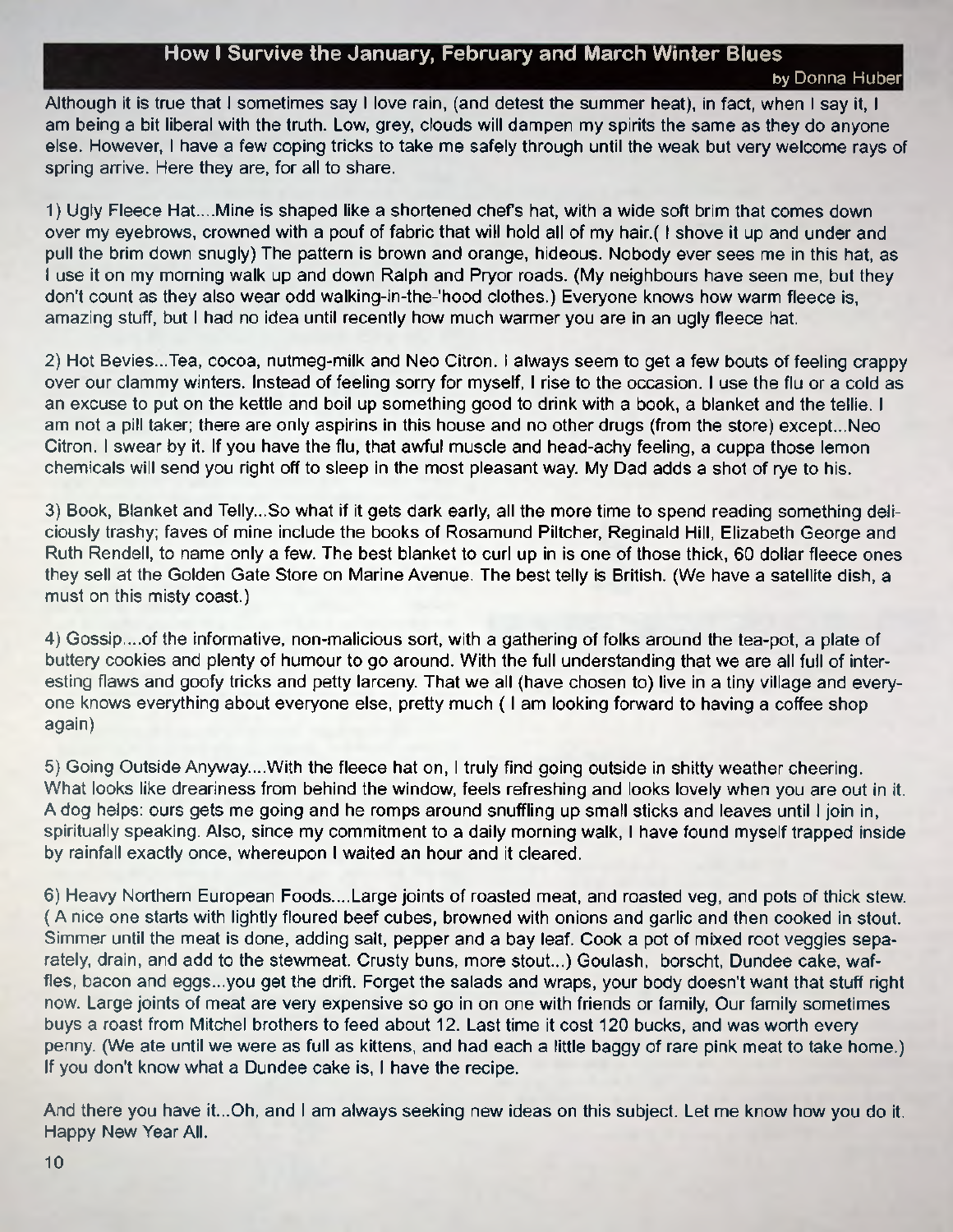#### **Lund Waterworks Improvement District**

UPDATE ON Lund Waterworks' conversion to a Regional District Service Area

The Trustees continue work on planned improvements while this Process is going on:

1. Wayne Watson has done an excellent job of profiling the west abutment of Lund Lake Dam; this completes the upgrade of the dams undertaken by the Trustees before they applied to the Provincial Dam Safety Office for downgrading the dams from High Downstream Risk to Low Risk. This effort was successful. Our dams are now LOW RISK and we were able to get insurance, and at a lower cost.

- 2. Wayne also cleaned up the front part of the District's property which fronts on Finn Bay Road.
- 3. The Trustees are developing plans and estimates for complying with the conditions of the current Operating Permit:
	- \* Provide a Certified Operator to operate the system 3 Trustees qualified in 2002.
	- \* Provide a Drinking Water Sampling Program this already exists
	- \* Provide continuous on-line monitoring of the water disinfection process by April 1,2005.

#### On Conversion:

Mike Bolch, the new Regional District Manager for Community Services and Infrastructure is now working on the Lund Waterworks conversion file. Mike has attended one Trustees' meetings, and toured the dams and distribution system with some of the Trustees. Mike has requested more information and the Trustees are compiling the data. Mike understands the key concerns:

- \* The District's assets must be used to offset the major deficiency of the system, a new reservoir that will meet 2-hour fire flow
- \* Recognize engineering that has already been done for system growth
- \* Protect forest management of the watershed